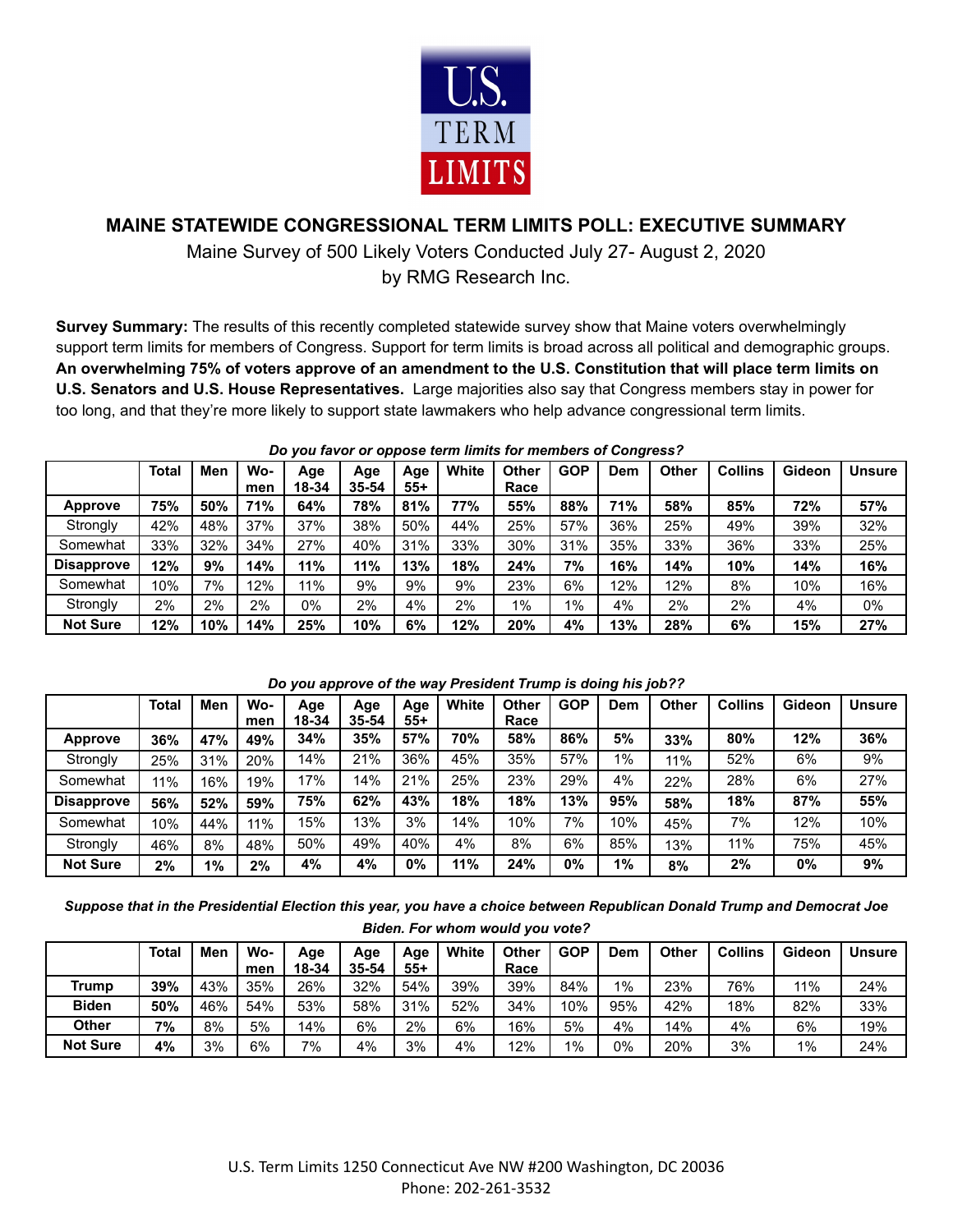

*Suppose that in the U.S. Senate election this year, you have a choice between Republican Susan Collins and Democrat Sara Gideon. For whom would you vote?*

|                 | Total | Men | Wo-<br>men. | Age<br>18-34 | Age<br>35-54 | Age<br>$55+$ | White | <b>Other</b><br>Race | GOP | Dem | Other | <b>Collins</b> | Gideon | <b>Unsure</b> |
|-----------------|-------|-----|-------------|--------------|--------------|--------------|-------|----------------------|-----|-----|-------|----------------|--------|---------------|
| <b>Collins</b>  | 41%   | 43% | 39%         | 28%          | 28%          | 62%          | 42%   | 37%                  | 79% | 2%  | 25%   | 100%           | 0%     | 0%            |
| Gideon          | 48%   | 50% | 46%         | 52%          | 58%          | 37%          | 48%   | 43%                  | 15% | 82% | 47%   | 0%             | 100%   | 0%            |
| <b>Not Sure</b> | 11%   | 7%  | 14%         | 20%          | 15%          | $1\%$        | 10%   | 20%                  | 6%  | 6%  | 28%   | 0%             | 0%     | 100%          |

**(Those who favor Term Limits)** *Would you prefer limits of three terms (six years) or six terms (twelve years)?*

|                 | <b>Total</b> | Men    | Wo-<br>men | Age<br>18-34 | Age<br>$35 - 54$ | Age<br>$55+$ | White | <b>Other</b><br>Race | <b>GOP</b> | Dem | <b>Other</b> | <b>Collins</b> | Gideon | <b>Unsure</b> |
|-----------------|--------------|--------|------------|--------------|------------------|--------------|-------|----------------------|------------|-----|--------------|----------------|--------|---------------|
| 3 Terms         | 71%          | 71%    | 70%        | 75%          | 57%              | 80%          | 70%   | 81%                  | 72%        | 69% | 72%          | 72%            | 67%    | 84%           |
| 6 Terms         | 25%          | $27\%$ | 23%        | 22%          | 33%              | 18%          | 26%   | 8%                   | 21%        | 29% | 24%          | 22%            | 30%    | 9%            |
| <b>Not Sure</b> | 5%           | 2%     | 7%         | 3%           | 10%              | 2%           | 4%    | 2%                   | 7%         | 2%  | 4%           | 6%             | 4%     | 7%            |

*Is the following statement true or false: "In her first U.S. Senate campaign, Susan Collins signed a pledge to serve no more than 12 years in the Senate. She broke that pledge and now opposes term limits."*

|                 | <b>Total</b> | Men | Wo-<br>mer | Age<br>18-34 | Age<br>35-54 | Age<br>$55+$ | White | <b>Other</b><br>Race | <b>GOP</b> | Dem | Other | <b>Collins</b> | Gideon | <b>Unsure</b> |
|-----------------|--------------|-----|------------|--------------|--------------|--------------|-------|----------------------|------------|-----|-------|----------------|--------|---------------|
| True            | 35%          | 40% | 30%        | 34%          | 35%          | 35%          | 35%   | 29%                  | 34%        | 34% | 39%   | 32%            | 42%    | 12%           |
| <b>False</b>    | 12%          | 11% | 13%        | 14%          | 10%          | 12%          | 11%   | 25%                  | 22%        | 4%  | 8%    | 19%            | 5%     | 16%           |
| <b>Not Sure</b> | 53%          | 49% | 57%        | 52%          | 55%          | 53%          | 54%   | 46%                  | 44%        | 62% | 53%   | 50%            | 52%    | 72%           |

*Please let me know if you have a favorable or an unfavorable opinion of each of the following political figures: Donald Trump*

|                             | <b>Total</b> | Men | Wo-<br>men | Age<br>18-34 | Age<br>35-54 | Age<br>55+ | White | <b>Other</b><br>Race | <b>GOP</b> | Dem | <b>Other</b> | <b>Collins</b> | Gideon | <b>Unsure</b> |
|-----------------------------|--------------|-----|------------|--------------|--------------|------------|-------|----------------------|------------|-----|--------------|----------------|--------|---------------|
| <b>Favorable</b>            | 43%          | 48% | 47%        | 31%          | 45%          | 57%        | 43%   | 46%                  | 86%        | 4%  | 32%          | 78%            | 14%    | 34%           |
| Very<br>Favorable           | 25%          | 29% | 20%        | 12%          | 20%          | 37%        | 26%   | 11%                  | 56%        | 0%  | 11%          | 50%            | 7%     | 6%            |
| Somewhat<br>Favorable       | 18%          | 19% | 17%        | 19%          | 15%          | 20%        | 17%   | 35%                  | 30%        | 4%  | 21%          | 28%            | 7%     | 28%           |
| <b>Unfavorable</b>          | 57%          | 50% | 61%        | 66%          | 65%          | 43%        | 56%   | 77%                  | 14%        | 96% | 62%          | 21%            | 86%    | 60%           |
| Somewhat<br>Unfavorable     | 11%          | 9%  | 12%        | 14%          | 17%          | 3%         | 9%    | 26%                  | 6%         | 13% | 15%          | 8%             | 13%    | 13%           |
| Very<br>Unfavorabl <b>e</b> | 46%          | 41% | 49%        | 52%          | 48%          | 40%        | 47%   | 25%                  | 8%         | 83% | 47%          | 13%            | 73%    | 47%           |
| <b>Not Sure</b>             | 1%           | 1%  | 2%         | 3%           | $1\%$        | 0%         | 11%   | 3%                   | $1\%$      | 0%  | 6%           | $1\%$          | $1\%$  | 6%            |

*Please let me know if you have a favorable or an unfavorable opinion of each of the following political figures: Joe Biden*

|                       | Total | Men | Wo- | Age   | Age   | Age | White | <b>Other</b> | <b>GOP</b> | Dem | Other | <b>Collins</b> | Gideon | <b>Unsure</b> |
|-----------------------|-------|-----|-----|-------|-------|-----|-------|--------------|------------|-----|-------|----------------|--------|---------------|
|                       |       |     | men | 18-34 | 35-54 | 55+ |       | Race         |            |     |       |                |        |               |
| Favorable             | 42%   | 48% | 55% | 48%   | 64%   | 44% | 53%   | 24%          | 22%        | 88% | 38%   | 29%            | 74%    | 41%           |
| Verv<br>Favorable     | 16%   | 18% | 13% | 15%   | 18%   | 14% | 16%   | 6%           | 4%         | 28% | 13%   | 6%             | 25%    | 14%           |
| Somewhat<br>Favorable | 36%   | 30% | 42% | 33%   | 46%   | 30% | 37%   | 18%          | 18%        | 60% | 25%   | 23%            | 49%    | 27%           |
| <b>Unfavorable</b>    | 44%   | 48% | 42% | 44%   | 35%   | 53% | 42%   | 71%          | 76%        | 11% | 47%   | 69%            | 22%    | 46%           |

U.S. Term Limits 1250 Connecticut Ave NW #200 Washington, DC 20036

Phone: 202-261-3532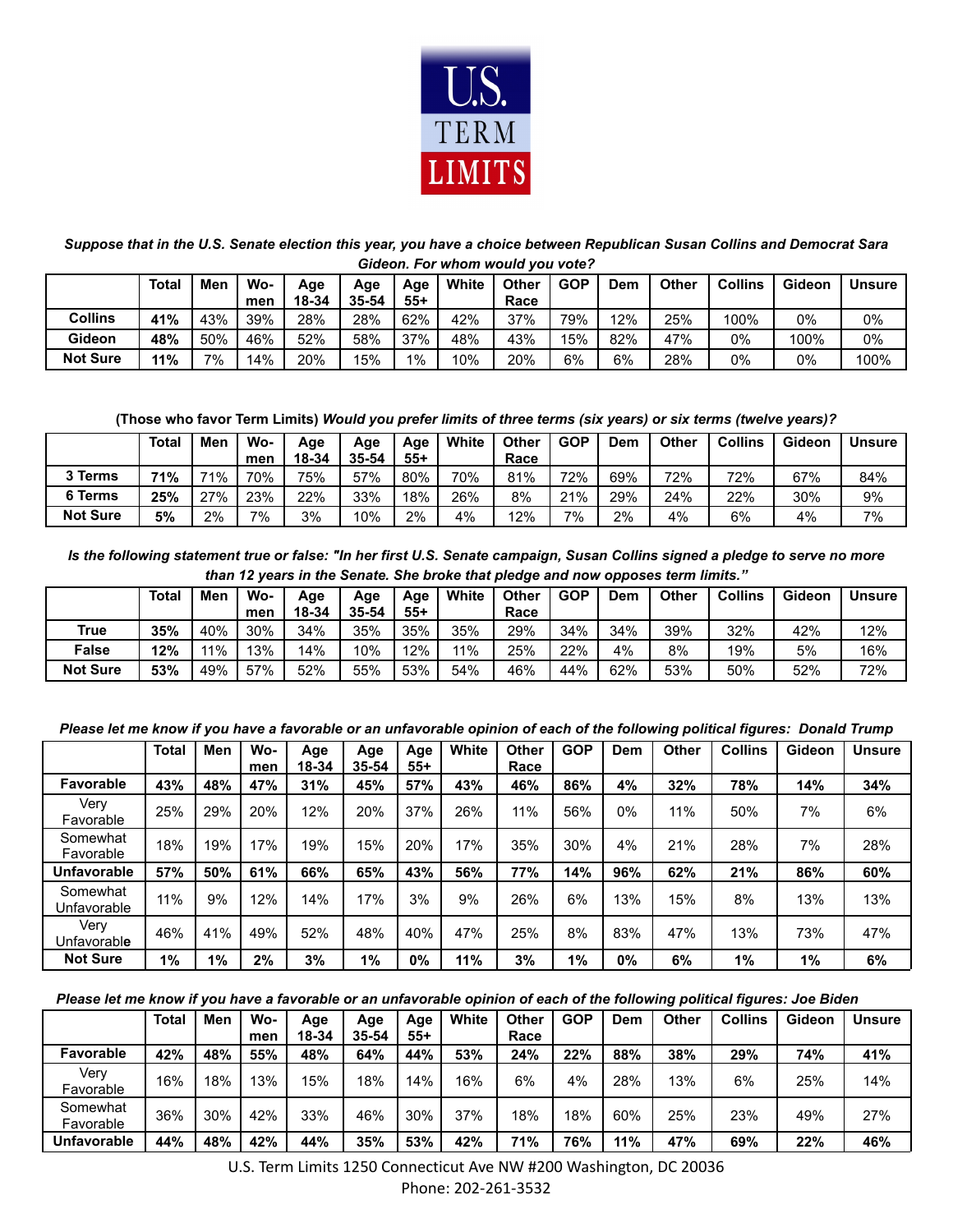

| Somewhat<br>Unfavorable | 13% | 12% | 15% | 20% | 14% | 8%  | 10% | 48% | 3%  | 7% | $27\%$<br>ا ے | 11% | 12% | 25% |
|-------------------------|-----|-----|-----|-----|-----|-----|-----|-----|-----|----|---------------|-----|-----|-----|
| Verv<br>Jnfavorable     | 31% | 36% | 27% | 24% | 21% | 45% | 32% | 23% | 63% | 4% | 20%           | 58% | 10% | 21% |
| <b>Not Sure</b>         | 4%  | 4%  | 4%  | 9%  | 2%  | 3%  | 4%  | 4%  | 1%  | 1% | 15%           | 2%  | 3%  | 13% |

*Please let me know if you have a favorable or an unfavorable opinion of each of the following political figures: Susan Collins*

|                         | <b>Total</b> | Men | Wo-<br>men | Age<br>18-34 | Age<br>35-54 | Age<br>55+ | White | Other<br>Race | <b>GOP</b> | Dem | <b>Other</b> | <b>Collins</b> | Gideon | <b>Unsure</b> |
|-------------------------|--------------|-----|------------|--------------|--------------|------------|-------|---------------|------------|-----|--------------|----------------|--------|---------------|
| <b>Favorable</b>        | 42%          | 47% | 38%        | 26%          | 33%          | 62%        | 44%   | 24%           | 68%        | 22% | 31%          | 83%            | 12%    | 21%           |
| Very<br>Favorable       | 14%          | 24% | 5%         | 5%           | 7%           | 27%        | 15%   | 5%            | 29%        | 2%  | 7%           | 31%            | 1%     | 6%            |
| Somewhat<br>Favorable   | 28%          | 23% | 33%        | 21%          | 26%          | 35%        | 29%   | 19%           | 39%        | 20% | 24%          | 52%            | 11%    | 15%           |
| <b>Unfavorable</b>      | 53%          | 50% | 56%        | 67%          | 58%          | 38%        | 52%   | 68%           | 30%        | 73% | 57%          | 14%            | 85%    | 56%           |
| Somewhat<br>Unfavorable | 27%          | 24% | 30%        | 41%          | 30%          | 15%        | 26%   | 45%           | 21%        | 30% | 33%          | 14%            | 34%    | 46%           |
| Verv<br>Unfavorable     | 26%          | 26% | 26%        | 26%          | 28%          | 23%        | 26%   | 23%           | 9%         | 43% | 24%          | 0%             | 51%    | 10%           |
| <b>Not Sure</b>         | 5%           | 4%  | 5%         | 7%           | 9%           | 0%         | 4%    | 8%            | 1%         | 4%  | 12%          | 2%             | 4%     | 22%           |

*Please let me know if you have a favorable or an unfavorable opinion of each of the following political figures: Sarah Gideon*

|                         | <b>Total</b> | Men | Wo-<br>men | Age<br>18-34 | Age<br>35-54 | Age<br>55+ | White | Other<br>Race | <b>GOP</b> | Dem | <b>Other</b> | <b>Collins</b> | Gideon | <b>Unsure</b> |
|-------------------------|--------------|-----|------------|--------------|--------------|------------|-------|---------------|------------|-----|--------------|----------------|--------|---------------|
| <b>Favorable</b>        | 51%          | 50% | 51%        | 58%          | 62%          | 41%        | 51%   | 33%           | 26%        | 79% | 42%          | 17%            | 86%    | 19%           |
| Verv<br>Favorable       | 15%          | 18% | 12%        | 18%          | 15%          | 12%        | 15%   | 3%            | 6%         | 27% | 8%           | 2%             | 28%    | 6%            |
| Somewhat<br>Favorable   | 36%          | 32% | 39%        | 30%          | 47%          | 29%        | 36%   | 30%           | 20%        | 52% | 34%          | 15%            | 58%    | 13%           |
| <b>Unfavorable</b>      | 37%          | 39% | 34%        | 36%          | 19%          | 52%        | 36%   | 49%           | 71%        | 10% | 21%          | 74%            | 6%     | 28%           |
| Somewhat<br>Unfavorable | 12%          | 12% | 12%        | 22%          | 8%           | 8%         | 11%   | 24%           | 16%        | 8%  | 11%          | 17%            | 6%     | 19%           |
| Very<br>Unfavorable     | 25%          | 27% | 22%        | 14%          | 11%          | 44%        | 25%   | 25%           | 55%        | 2%  | 10%          | 57%            | 0%     | 9%            |
| <b>Not Sure</b>         | 13%          | 11% | 16%        | 16%          | 18%          | 7%         | 13%   | 19%           | 4%         | 11% | 37%          | 9%             | 8%     | 53%           |

*Suppose you knew that Sara Gideon supports term limits, but Susan Collins opposes term limits. If you knew that to be true and the U.S. Senate election were held today, for whom would you vote?*

|                 | <b>Total</b> | Men | Wo-<br>men | Age<br>18-34 | Age<br>35-54 | Age<br>$55+$ | White | <b>Other</b><br>Race | <b>GOP</b> | Dem | <b>Other</b> | <b>Collins</b> | Gideon | <b>Unsure</b> |
|-----------------|--------------|-----|------------|--------------|--------------|--------------|-------|----------------------|------------|-----|--------------|----------------|--------|---------------|
| Gideon          | 50%          | 52% | 49%        | 63%          | 55%          | 37%          | 51%   | 38%                  | 20%        | 81% | 50%          | 6%             | 95%    | 19%           |
| <b>Collins</b>  | 34%          | 36% | 31%        | 12%          | 28%          | 53%          | 34%   | 29%                  | 68%        | 6%  | 20%          | 77%            | 2%     | 9%            |
| <b>Not Sure</b> | 16%          | 12% | 20%        | 24%          | '7%          | 10%          | 15%   | 34%                  | 13%        | 13% | 30%          | 7%             | 4%     | 72%           |